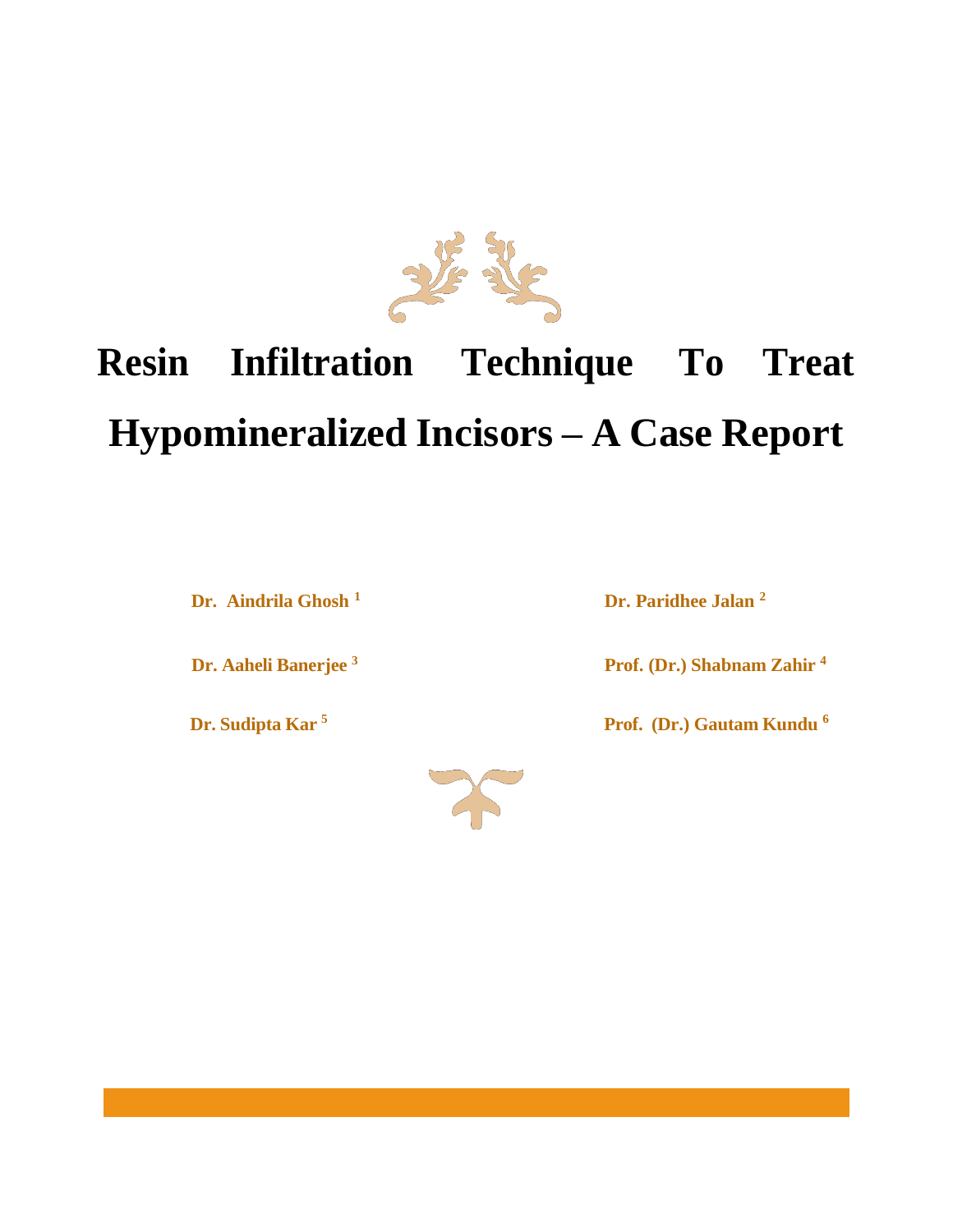# Resin Infiltration Technique to Treat Hypomineralized Incisors – A Case Report *ABSTRACT*

*Molar incisor hypomineralization (MIH) is a commonly occurring developmental defect causing esthetic concerns among most patients. Depending upon the severity of the lesion various treatment options are available like bleaching, microabrasion, resin infiltration, composite resin bonding or a combination of all the techniques.*

*This case report highlights the use of resin infiltration (ICON) in the treatment of hypomineralized incisors. The resin penetrates the lesion microporosities by capillary force and is hardened by curing with light. The infiltrated enamel has a similar appearance to that of sound enamel. Moreover it also arrests the further progression of lesion. This technique is gaining importance with passing years because it not only provides esthetic rehabilitation but also allows recovery from hypomineralization.*

*KEYWORDS – Molar incisor hypomineralization, white spot, resin infiltration, ICON, recovery.*



The Chronicles Of Stomatology Vol.2 Issue 1 Jan-Mar, 2022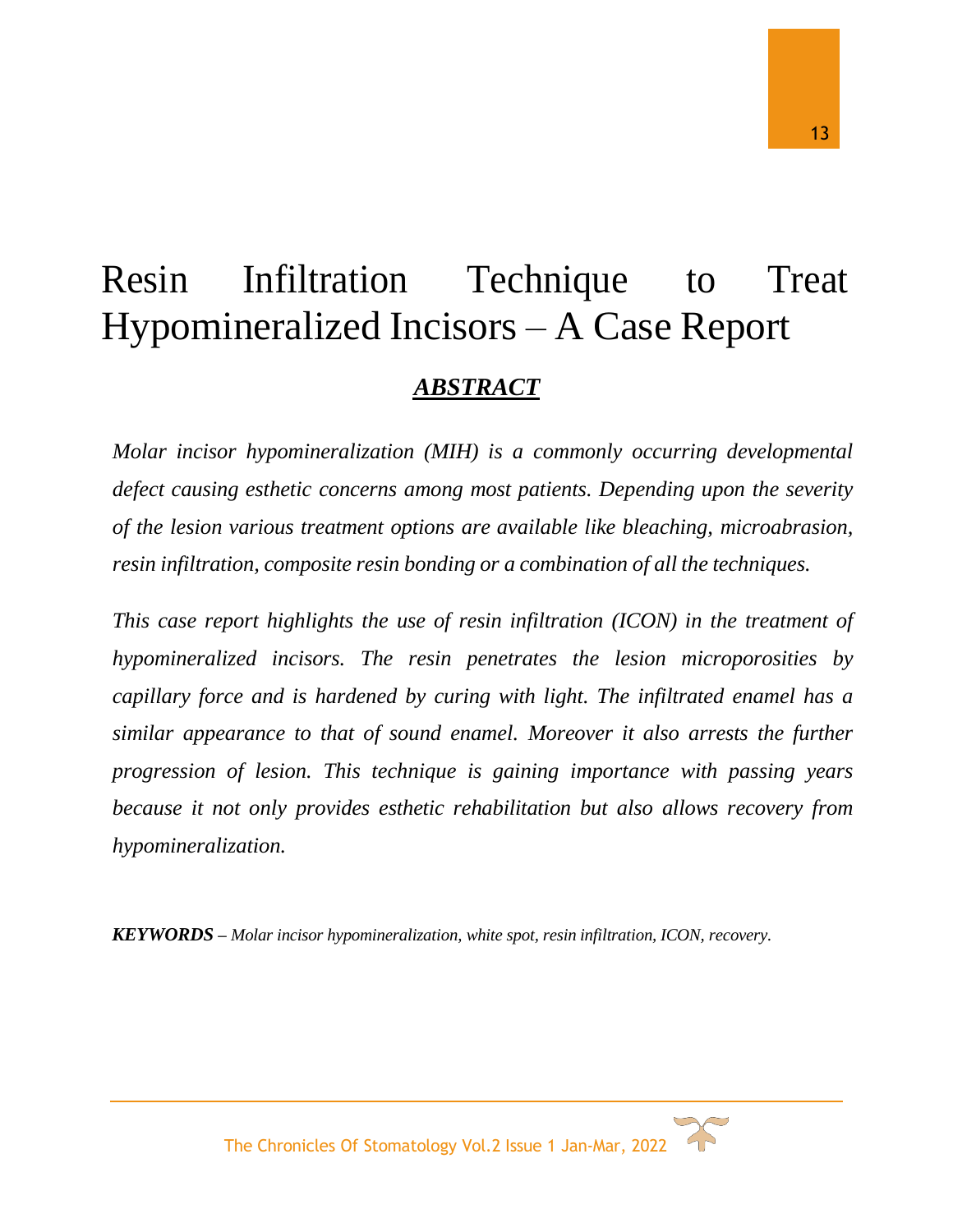#### **INTRODUCTION**

Molar incisor hypomineralisation is a developmentally derived dental defect that involves hypomineralisation of one to four first permanent molars and frequently associated with similarly affected permanent incisors. According to Weerheijm et al  $(2001)^1$ , its defined as 'hypomineralisation of systemic origin, presenting as demarcated , qualitative defects of enamel of one to four first permanent molars frequently associated with affected incisors'. White spot lesions are early signs of demineralization which may result in development of caries. These lesions may cause esthetic concerns among patients due to enamel discoloration and also increases the susceptibility of the tooth to fracture due to reduction in the inorganic component of enamel  $2$ . The treatment of these lesions aims both at improving esthetics as well as prevention of caries progression.

Worldwide the prevalence ranges from 2.4% to 40.2%<sup>3</sup>. Study conducted in Delhi in the year 2019 showed prevalence rate of 1.17% in children of age group 6-12 years and the severity in incisors was 24.24%and that of molars was 52.27% <sup>4</sup>. No gender difference has been noted in multiple studies.

#### **CASE REPORT**

A 7 years old male patient, reported to the Outpatient department of Pediatric and Preventive dentistry of Guru Nanak Institute of Dental Sciences and Research, with the chief complaint of brown spots in upper front teeth region for last few years. The medical history was irrelevant. On clinical examination chalky white opacities and brownish grooves of different depth and diameter were noted on the entire labial surface of 11 and 21 (Fig 1). Similar opacities were also noted on 16 and 26. The treatment plan for this case was:

- Resin infiltration technique using "icon" for chalky white opacities.
- Flowable composite to restore the brownish pits, fissures and grooves.



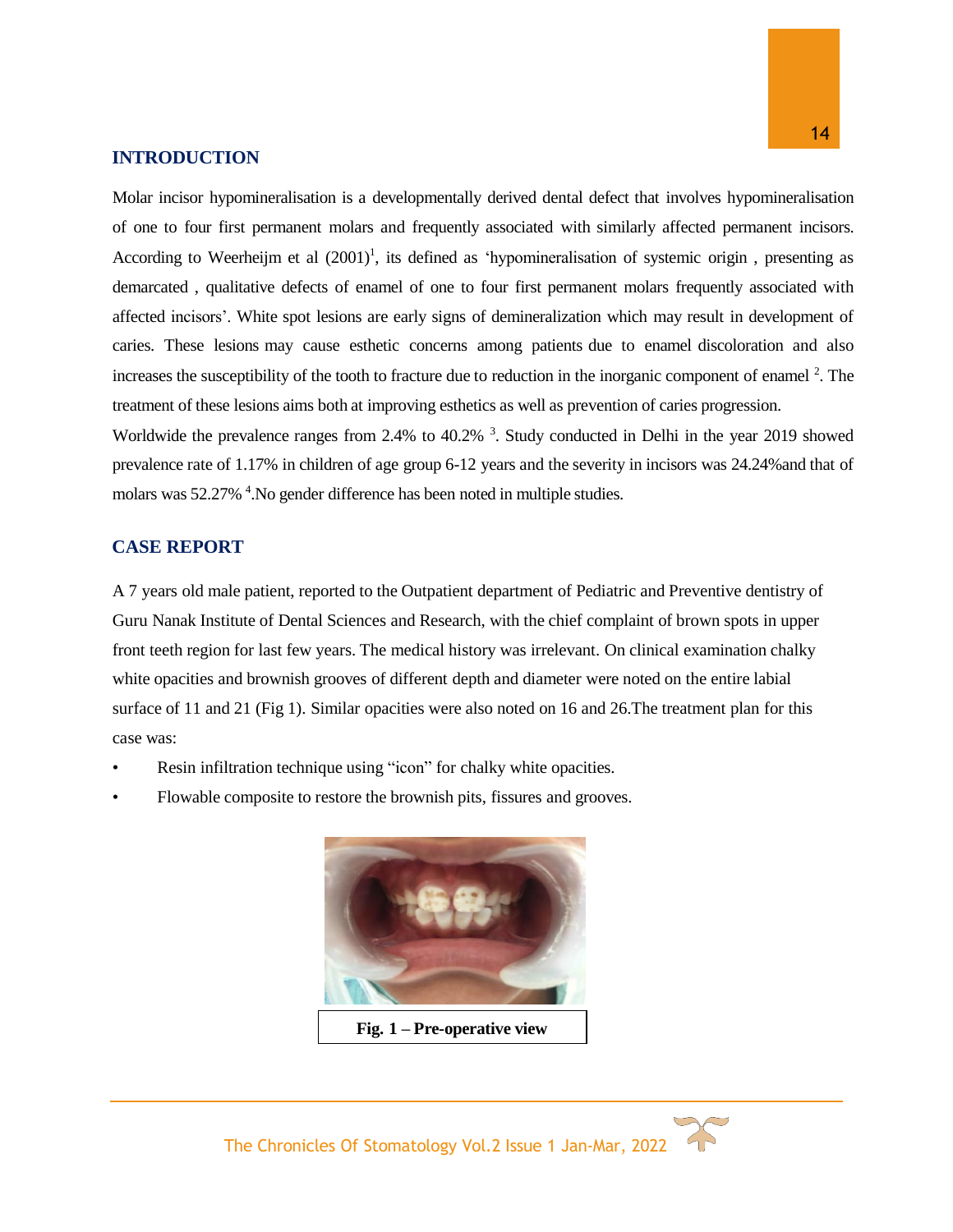#### **PROCEDURE**

#### **The following clinical steps were conducted:**

Oral prophylaxis of the affected teeth using a non-fluoridated prophylactic paste followed by isolation of affected teeth using rubber dam so as to obtain a clean dry field and protect the soft tissues (Fig 2).

The surface of white spot was eroded by application of icon etch containing 15% hydrochloric acid using a microbrush, for 2 minutes  $5$  to create microporosities within the enamel (Fig 4). It also removes superficial discoloration and the higher mineralized surface layer that may hamper the penetration of resin. The etchant is then washed subsequently for 30 seconds followed by application of icon dry containing ethanol to desiccate the lesion (Fig 5) .The icon infiltrant containing TEGDMA, is then applied using a microbrush over the lesion and is allowed to penetrate for 5 minutes<sup>6</sup>,7(Fig 6). The excess is then removed with a cotton pellet and light cured (Fig 7).The application of infiltrant is repeated 2 to 3 times to reduce enamel porosities. Flowable composite is applied over the icon infiltrant followed by light curing (Fig 8,9) .Finally the rough surface is polished with rubber disks <sup>6</sup> to obtain a smooth surface (Fig 10) and post-operative instructions were given to the patient.



The Chronicles Of Stomatology Vol.2 Issue 1 Jan-Mar, 2022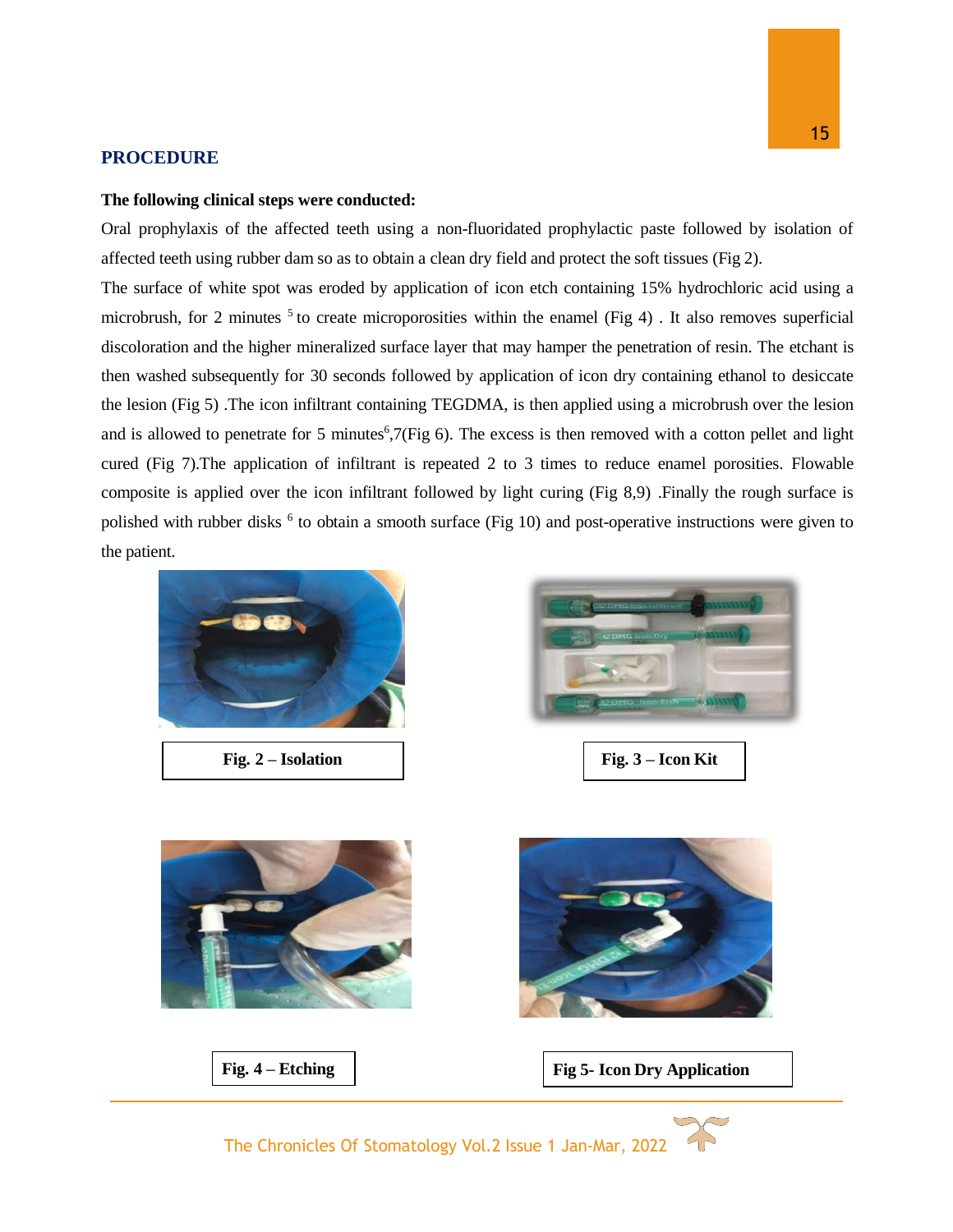#### **DISCUSSION**

Icon infiltrant contain TEGDMA which produces better inhibition of hypomineralized lesion progression than BISGMA (in conventional bonding agents) due to better penetration capabilities after ethanol application<sup>7</sup>. Icon etch contain 15% hydrochloric acid gel which creates more microporosities than that with 37% orthophosphoric acid thereby increasing penetration capability of "icon"8,9.

The refractive index of icon infiltrant is 1.46 ,which is very similar to that of enamel (1.62) thereby after its application the chalky white lesion appears similar to that of sound enamel 10.

Resin infiltration technique is a microinvasive cosmetic technique that fills, reinforce, masks and stabilize demineralized enamel, improving esthetics, preventing caries progression , sensitivity and increasingthe patient compliance in cases with mild MIH.

But in cases of severe MIH, resin infiltration technique alone is not enough to mask the enamel defect and requires the use of composite resin restoration along with it.

#### **CONCLUSION**

The early diagnosis and treatment of MIH is crucial as more porous enamel disintegrates more easily, not to underestimate the esthetic considerations, thereby psychological effects on the child with MIH.Thus with time the demand of resin infiltration technique are soaring high as it not only provides esthetic rehabilitation but also allows recovery from hypomineralization.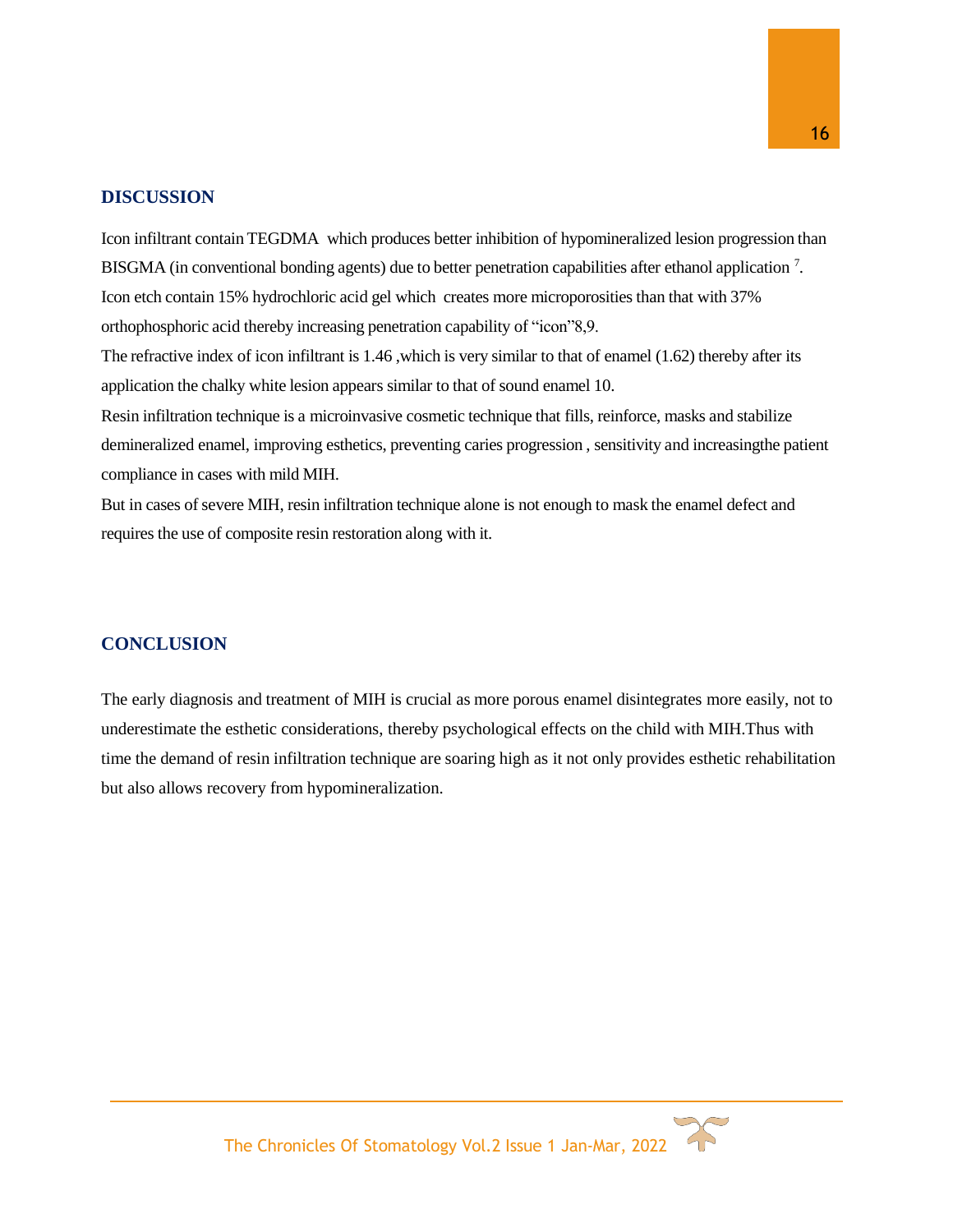### **REFERENCES:**

- 1. Weerheijm K L, Jalevik B, Alaluusua S. Molar-incisor hypomineralisation. Caries Res .2001; 35:390–391.
- 2. Weerheijm K L, Duggal M, Mejare I et al. Judgement criteria for molar incisor hypomineralisation (MIH) in epi¬demiologic studies: a summary of the European meeting on MIH held in Athens, 2003. Eur J Paediatr Dent. 2003; 4:110–113.
- 3. Ghanim A, Silva M J, Elfrink M E C et al. Molar incisor hypomineralisation (MIH) training manual for clinical field surveys and practice. Eur Arch PaediatrDent . 2017; 18:225–242.
- 4. Goswami M, BhushanU,et al. Molar Incisor Hypomineralization An Emerging Burden. A Short Study on Prevalence and Clinical Characteristics in Central Delhi, India. Int J Clin Pediatr Dent.2019;12 (3): 211-214.
- 5. Paris S, Meyer-Lueckel H. Inhibition of caries progression by Resin infiltration in situ. Caries Res. 2010; 44: 47-54.
- 6. Paris S, Meyer-Lueckel H. Masking of labial enamel white spot lesions by resin infiltration –a Clinical report. Quintessence Int. 2009; 40:713-8.
- 7. Meyer-Lueckel H, Paris S. Progression of artificial enamel caries lesions after infiltration with experimental light curing resins. Caries Res. 2008;42:117-24.
- 8. Paris S, Meyer-Lueckel H, KielbessaAM. Resin infiltration of natural caries lesion. J Dent Res. 2007;86:662-6.
- 9. Meyer-Lueckel H, Paris S, Kielbassa AM. Surface layer erosion of natural caries lesion with phosphoric and hydrochloric acid gels in preparation for resin infiltration. Caries Res. 2007; 41: 223-30.
- 10. Manoharan V, Kumar AS,et al. Is Resin Infiltration a Microinvasive Approach to White Lesions of calcified tooth structure? A Systemic Review. Int J ClinPediatrDent.2019; 12(1): 53-58.